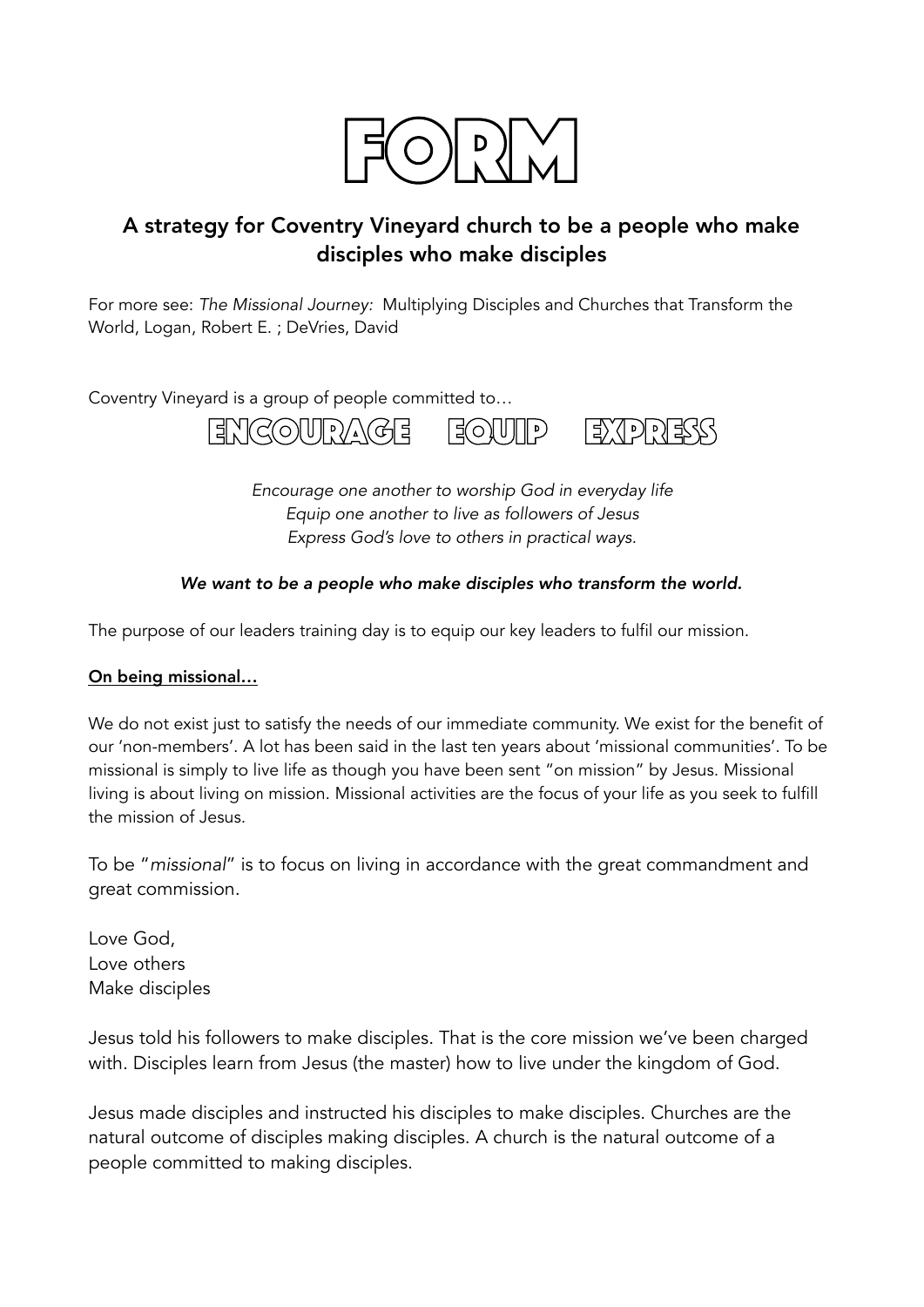*People who live like Jesus lived. As those entrusted with revealing this Kingdom to others, we follow Jesus, imitate his ways, and try to live our lives as he lived his. We serve as the hands, feet, and voice of Jesus in the world around us. In doing so, we— as his disciples— participate in making the power of the God visible to others*. -Logan

# QUESTION:

# What does it mean to "live incarnationally"?

To live 'incarnationally' is to live as a disciple of Jesus— living and loving as Jesus did. A bedrock passage for incarnational living is 1 John 2:5– 6:

# *But if anyone obeys his word, love for God is truly made complete in them. This is how we know we are in him: Whoever claims to live in him must live as Jesus did.*

Jesus lived on earth in a way that showed us what God is like. In the same way, we are to live in such a way as to show others what God is like.

This should produce some important questions.

How did Jesus actually live? What did he actually do? Which specific actions of His are we to imitate? What would those actions look like in our own very different cultural context? Given that we are not God, how can we really live like Jesus lived?

As we read through the gospel accounts of Jesus life, we can see at least seven principles that demonstrate how Jesus lived, principles that you are invited to take on as His apprentice/disciple…

Mark 1:35, Matt 14:23, John 15:5

Principle #1: Staying connected with the Father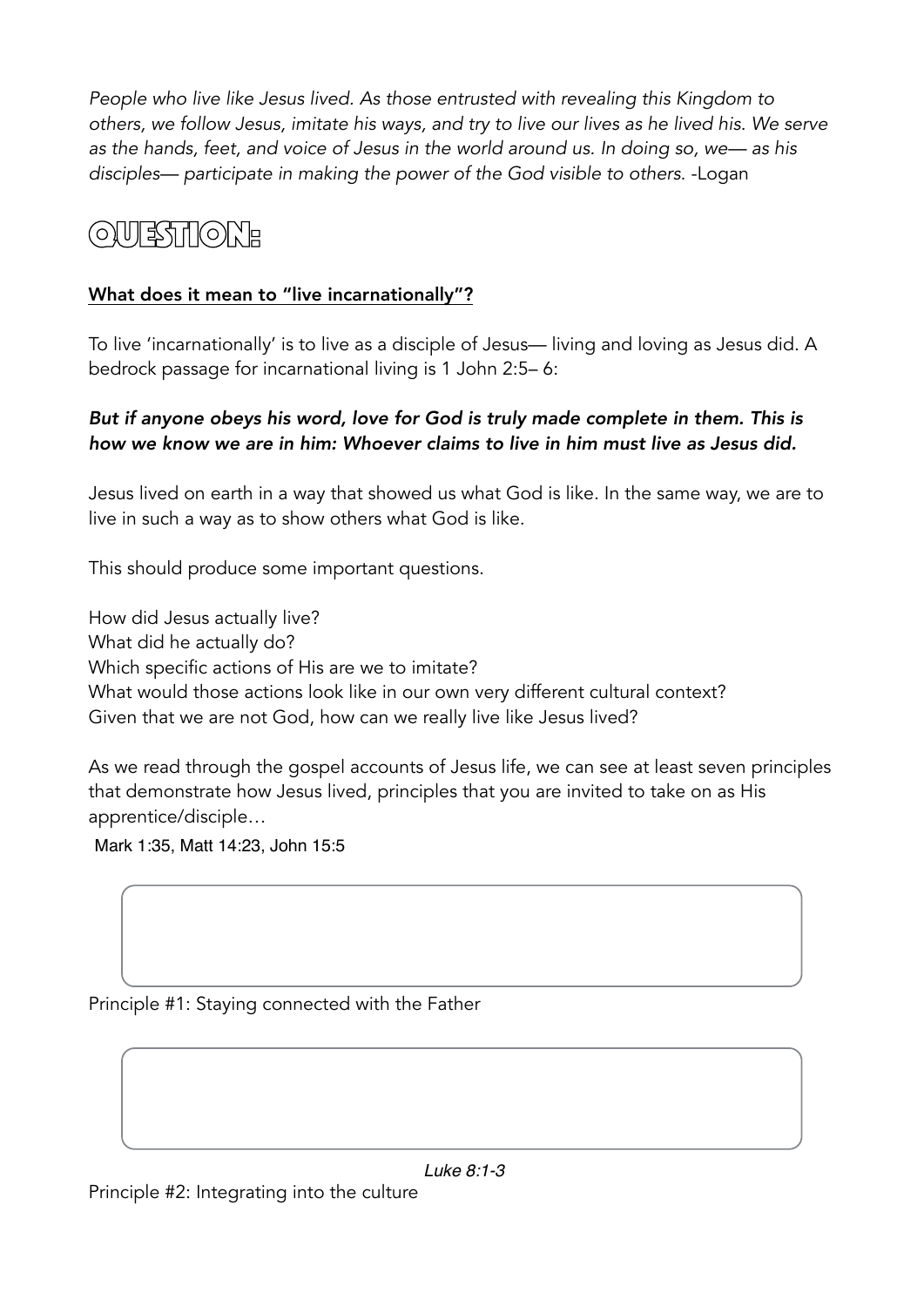Principle #3: Living with purpose

Principle #4: Engaging authentically with others

Principle #5: Serving the "least of these"

Principle #6: Calling people to follow Jesus

Principle #7: Cultivating others to live incarnationally

What did Jesus tell us to do?

Matt 22:34-40

Matt 28:18-20

Love God Love others Make Disciples

Encourage Equip Express

*It's very difficult to live incarnationally and not make disciples.*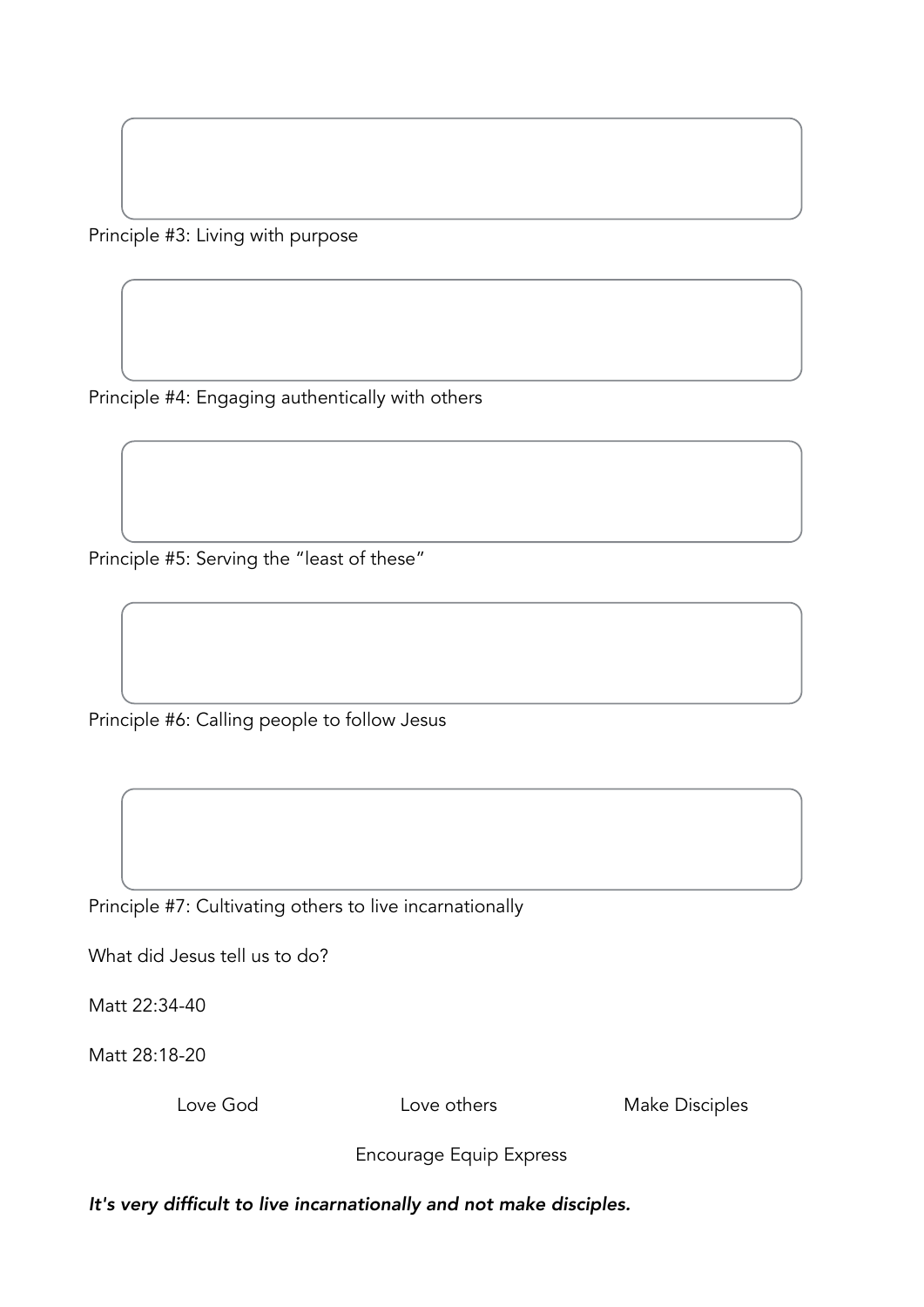# *What is your role in transforming the lives of others as you take part in building for the Kingdom of God in your own life?*

#### *Some definitions:*

*Kingdom: The reign of God on earth as it is in heaven; a reality that reflects the heart of God. The Kingdom of God is lived out through sacrificial service, authentic relationships, and spiritual transformation.*

*Disciple: One who is intentionally following Jesus, becoming like Jesus, transformed into his likeness, living like Jesus in community with others on mission.*

*Gospel: The story of Jesus' life, death, and resurrection, reflected by transformed lives that express the Kingdom of God on earth.*

*Church: The gathering of believers who together live out the Kingdom, communicate the gospel, and make disciples and in doing so transform culture.*

*Missional: Any person or group of people who are focused on living in accordance with the great commandment and the great commission.* 

### What is the church supposed to do?

Although there are many, many possible answers to this question, almost all of them would fall generally under one of the following three categories:

- Sacrificial service
- Authentic relationships
- Spiritual transformation

These are the core ingredients of the missional journey. They represent what it means to be a follower of Jesus. Together, they bring about broader societal transformation in line with the Kingdom of God.

#### The Tension:

When we view church as something we do on Sunday mornings, we can easily view our "ministry" as serving other Christians. Yet, when we understand that church is who we are, it opens up opportunities to serve beyond the walls of the church as well. Both are essential.

We are the continuation of the early church that we read about in scripture. Our own missional community descends from the believers in the book of Acts. How will we express the transforming power of the Holy Spirit today? What actions will we take?

# The goal of the church

As disciples were made, the church formed to become a gathering place for those disciples. The church, in turn, took on the mission Jesus left it— to make disciples. The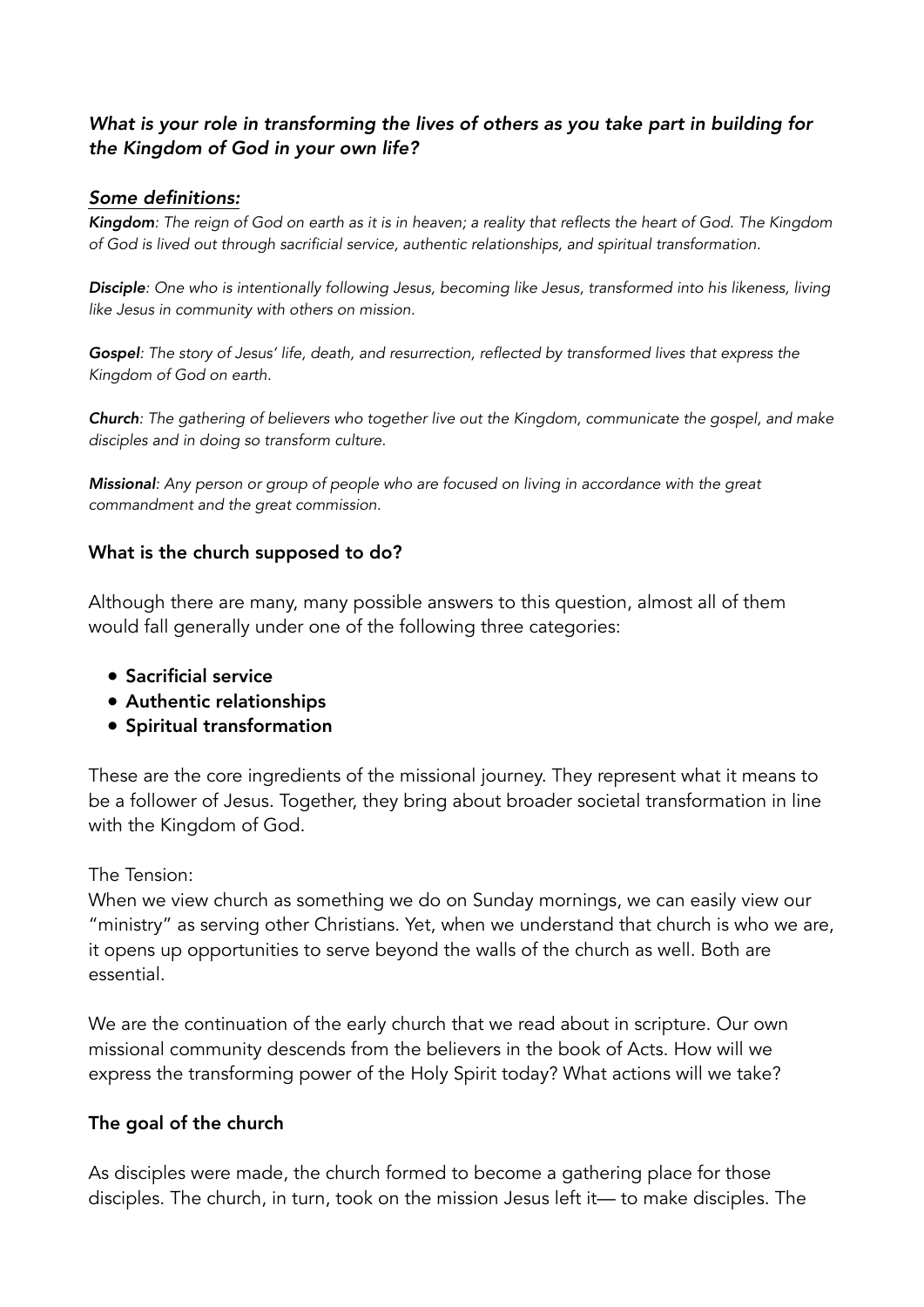church is to be a place of both gathering and outreach— a place for our own culture and a place for the reaching of other cultures.

Just like the early church was committed to making disciples, the church today must be committed to making disciples. Unfortunately, many churches today have lost any sense of mission, beyond serving the needs of its membership.

# *How will you seize Jesus' mission as your own?*

Disciples gathered together in the church, lived out the Kingdom of God in community with other disciples on mission, and made more disciples. In doing so, the church grew. It grew by cooperating with the Holy Spirit and by structuring for maximum effectiveness. It grew through its goal of making disciples. It grew and multiplied from Jerusalem, to Judea and Samaria, to the ends of the earth.

# *How do you serve others? How are you building authentic relationships? How are you being transformed spiritually?*

God knew what he was doing from the very beginning. He decided from the outset to shape the lives of those who love him along the same lines as the life of his Son. The Son stands first in the line of humanity he restored. We see the original and intended shape of our lives there in him.

-Romans 8:29-30

Do not conform but be transformed -Romans 12:2

# Our Missional Journey

# **1. Be FORMed**<br>Spiritual Formation : grow in our own spiritual lives, becoming more

like Jesus as we follow Him, for the sake of others

"If we preach a gospel of transformation, we need to show some evidence of what transformation looks like"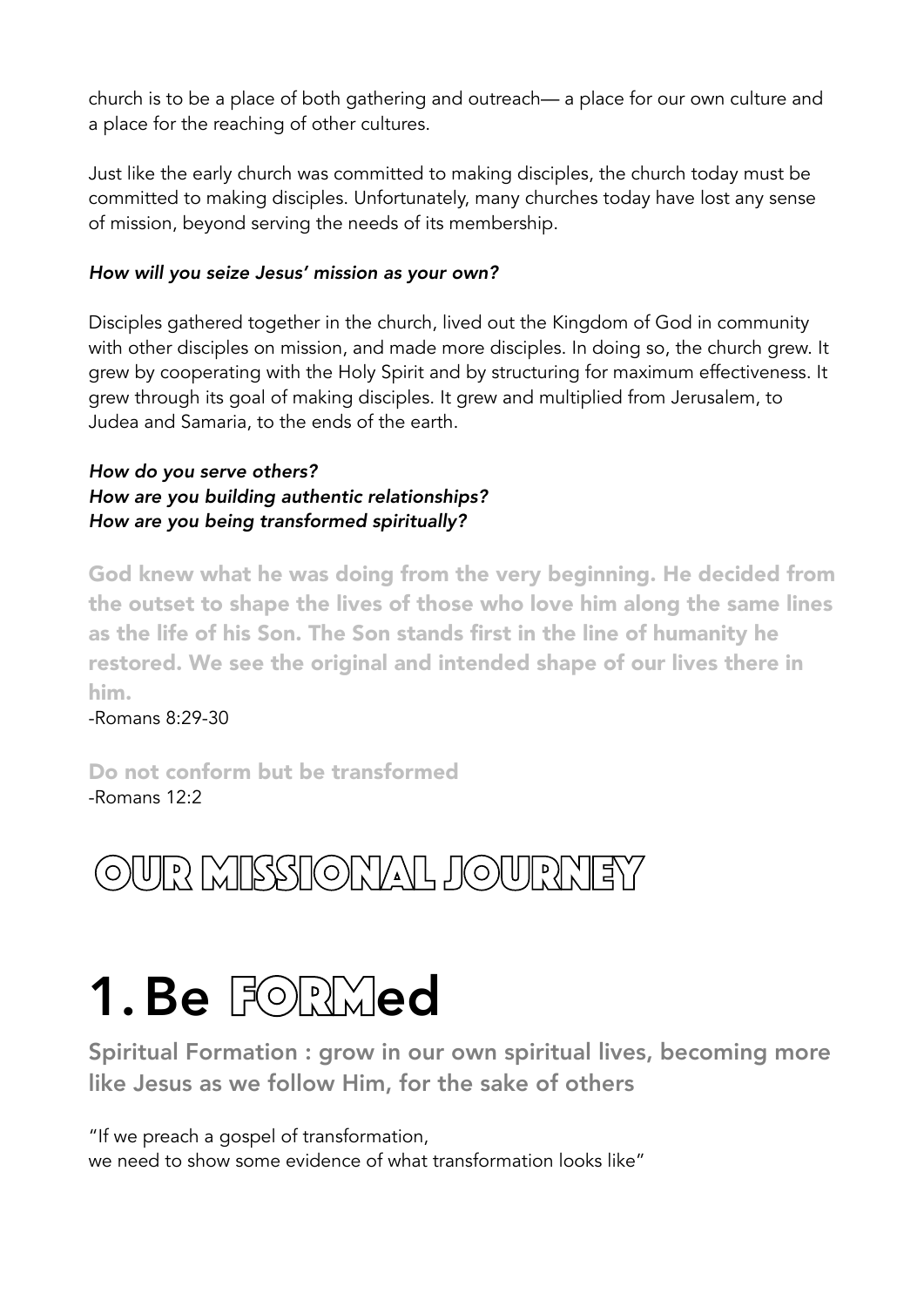Transformed individuals transform culture.

# Romans 8:29-30The Message (MSG)

29-30 God knew what he was doing from the very beginning. He decided from the outset to shape the lives of those who love him along the same lines as the life of his Son. The Son stands first in the line of humanity he restored. We see the original and intended shape of our lives there in him. After God made that decision of what his children should be like, he followed it up by calling people by name. After he called them by name, he set them on a solid basis with himself. And then, after getting them established, he stayed with them to the end, gloriously completing what he had begun.

# What is Spiritual Formation?

 "Spiritual formation is a process of being conformed to the image of Christ for the sake of others." (M. Robert Mulholland Jr., Invitation to a Journey)

The focal point of our formation journey is to know God. One result of truly knowing God will be a life that takes on the character of Christ. It is extremely important that we make "fixing our eyes on Jesus" (Heb.12:2) our primary activity.

Things to remember as we think about spiritual formation:

- We are all being formed spiritually whether we recognize it or not.
- Classic and contemporary understandings of Christian spiritual formation contain the element of intentionality on the part of the Christian in the formation process.
- Although the Spirit of God is the initiator and sustainer of the formation process in our lives, we are called to recognize and respond to the Spirit's activity.
- This is to be ongoing and ever deepening, and we play a part in the process: We are to *"grow in the grace and knowledge of our Lord and Savior Jesus Christ."* 2 Peter 3:18 - Spiritual Formation is a combination of God's initiation and our being as diligent and obedient as possible in response.
- Spiritual formation is the process of becoming like Christ
- Spiritual formation is a process empowered by the Holy Spirit.
- Spiritual formation is about BEING FORMED… It is NOT about forming ourselves to be like Christ. Part of our struggle with the process of BEING FORMED is recognizing that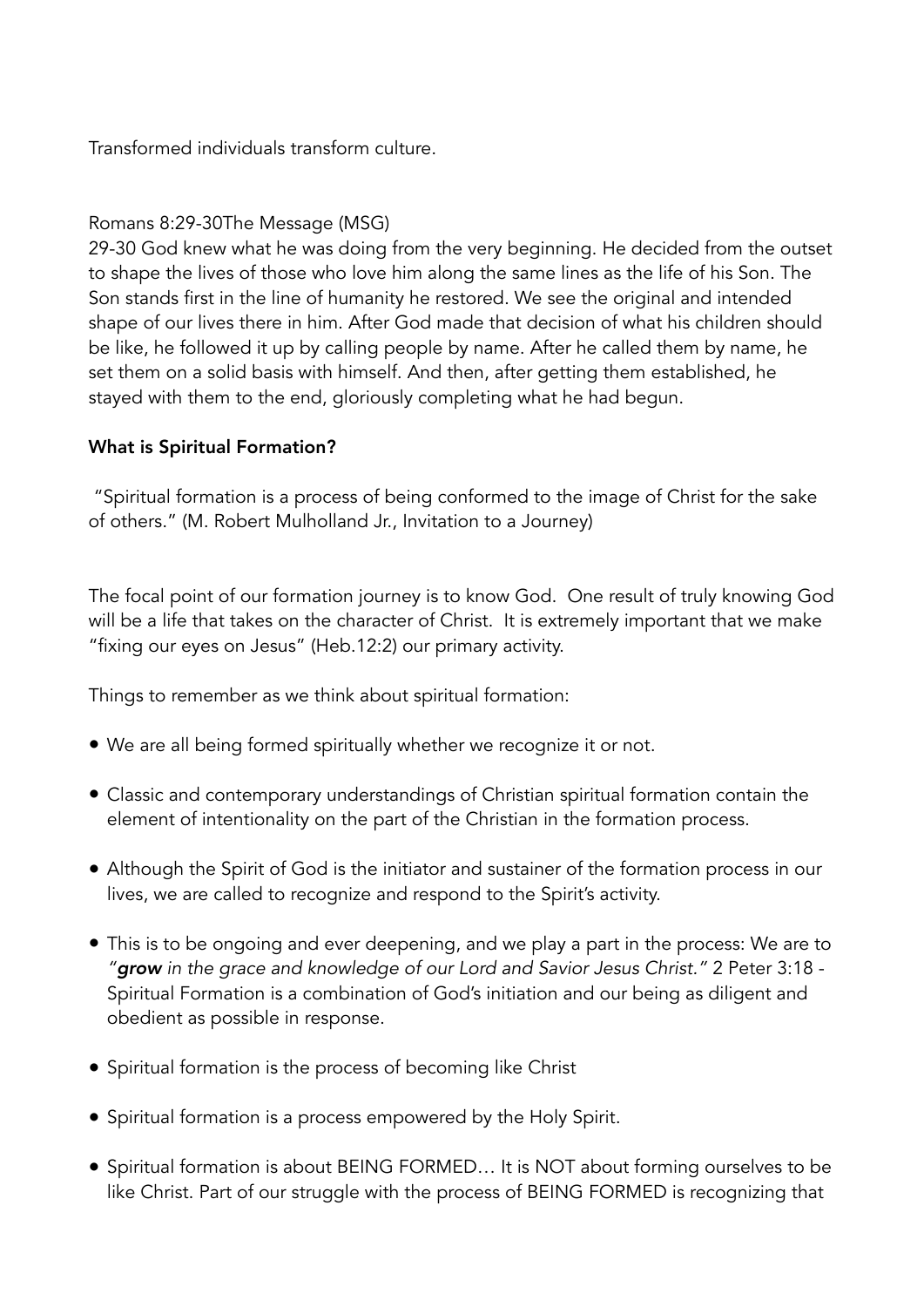there is little we can do to transform ourselves into persons who love and serve as Jesus did…EXCEPT to make ourselves available for God and to respond to his initiatives in our lives…this results in the work of transforming grace in our lives.

- The process changes a person's inner and outer life: Jesus was always more interested in what was going on in the inside of people than he was with mere outward activity. Spiritual formation is about having the inner recesses of our lives touched by God's Spirit.
- The result of the formation process is that the believer's life will be progressively conformed to the likeness of Christ. In the life of Jesus we see what true humanity was intended to be. God's desire is that we be reshaped into his image.
- Spiritual formation is a communal activity, not an individual journey. We need the encouragement, strength, love, and relationship of others as we walk the pathway of formation.
- Formation is a process that occurs over a lifetime. It is not 'instant' and cannot be rushed. Spiritual formation is a gradual, life-long experience of shaping and forming by God's Spirit.
- Spiritual formation is a **process**, but it does have an end in mind. "True Christianity aims at having the character of Christ so formed in us that in our most ordinary activities His temperament and attitudes reveal themselves. The Spirit and the will of Christ should so possess us that in our relationships with people, in our leisure time, and in our daily business it will be second nature for us to act like Him. All this is possible because Christ himself, as the Living One, lives in us." (Andrew Murray, Daily Experience with God)

# 2. FORMFriendships

Engage Culture: build friendships with those who don't know Jesus by sharing life in such a way that shows His grace and truth.

*"If you don't have friends outside the church, there's something wrong with you— and your version of Christianity."*

We are transformed to have a transforming influence in the world. God has designed the church for this purpose.

Jesus engaged his culture by forming friendships. He was known as a "friend of sinners". They invited him to their parties. And he went!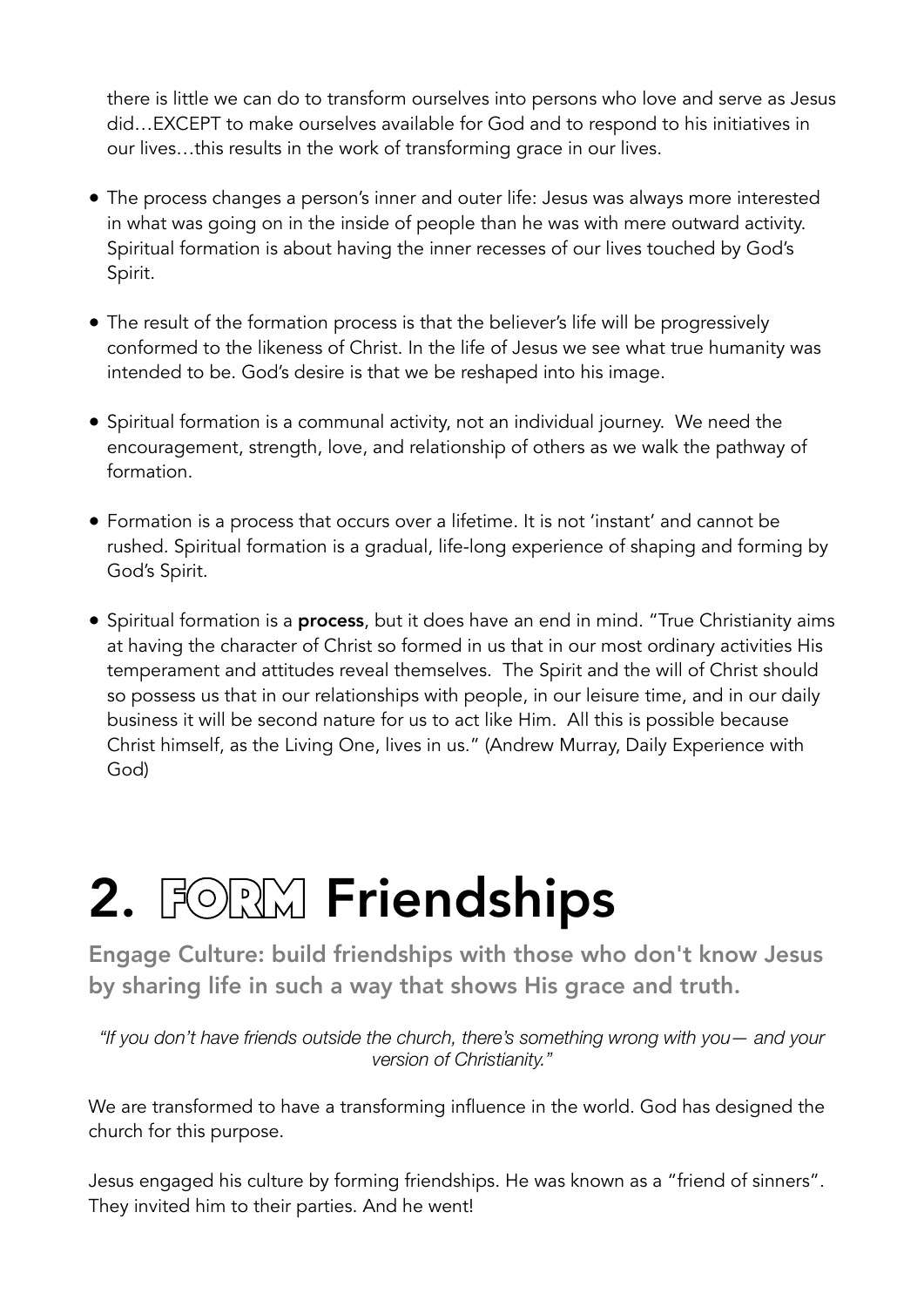Forming friendship is how we engage our culture. It means being where the people are, living among them, getting to know them, letting them get to know us. It also means shining the light of Jesus into dark places bringing hope and transformation. When we meet people on their turf, allowing them to really know us— including our spirituality that's when we find people who are curious about God and open to him. That's when people choose to follow Jesus, and begin following him out of their own culture, not ours.

Engaging culture means living 'incarnationally' among the people with whom God has placed us. We are to live in such a way that shows Jesus to them.

We do this by forming friendships.

Look for people who the Holy Spirit highlights.

# How do you practically love your neighbour?

Stranger -—-> Acquaintance ——> Friend

The first step to taking the Great Commandment literally is to move from stranger to acquaintance in your relationships with those who live nearest to you. Learning a person's name is the first and easiest step you can take to become a better neighbour.

Once you have learned and remembered someone's name, your relationship has moved from stranger to acquaintance. That's a crucial first step. However, Jesus didn't tell us to become acquaintances with our neighbours; he called us to love them, and that means we need to have an actual friendship with them.

But moving from acquaintance to relationship is not as clean or as easily defined as the first step. There isn't a simple tool that can move you into relationship, because it is impossible to program relationships. All of us can, however, create environments where friendships might develop and grow into something significant.

It means making some effort. However, remember, relationships don't happen when we heap pressure onto ourselves and others. So don't try too hard! This can happen more easily than you anticipate because this is how God designed you to live. You were built to connect with other people. So be who you are, and relationships will grow out of that. It makes friendship normal and natural, something that just happens rather than something that's forced. And the most natural way to connect with people is through shared activities.

*For more on this check out 'the art of neighbouring' by Jay Pathak & Dave Runyon* 

# What's your definition of "friend"?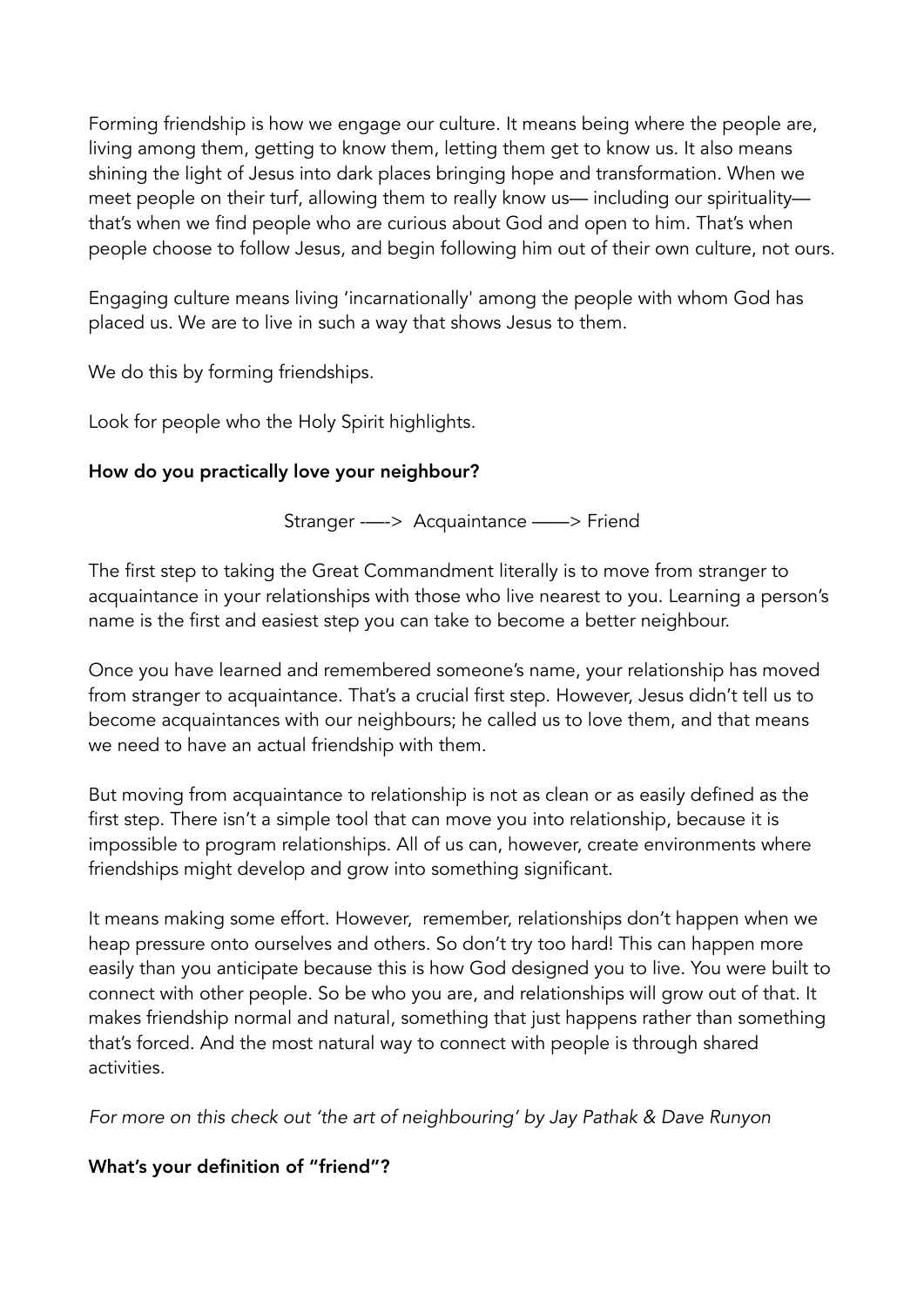Being a friend has to mean more than being a friend on facebook, it might also mean even more than someone you know who is friendly to you?

What if a friend is really someone who invites you to be with their friends. Until someone feels safe enough with you to include you with their other friends, you're probably not a true friend yet. Think through this definition of friendship in your own life. Sometimes the way we define our "friends" means the friendship might be more on our side than on theirs. Two simple steps to form friendships…

# Listen and serve

We engage culture through the three core elements of the missional journey: sacrificial service, authentic relationships, and spiritual transformation. The result is changed lives, changed communities, and changed neighborhoods.

All believers, regardless of giftedness or abilities, are called to engage culture. This journey is for everyone. It's the essential DNA of all the rest of the journeys. Even highlevel leaders focusing on developing leaders or multiplying movements can never leave this first journey behind.

All missional ministry— however large in scale— starts with individuals deciding to live incarnationally within the culture around them. No one is exempt and no one can lead where they haven't been. Engaging the culture is foundational to the rest of the missional journey. When we lose touch with the culture, we lose the right to speak into it.

Key Questions:

What do you like to do? how can you do that with others who don't already follow jesus? What needs do you see? How can you bring transformation? How can you serve?

# Suggested Practical Steps…

- Talk to/get to know people outside church
- Learn how to have those conversation with people
- Make opportunities to meet people
- Who do you meet on your route through life? (e.g. at the petrol station, walk to work)
- Pray and be aware Ask the Holy spirit what He is already doing?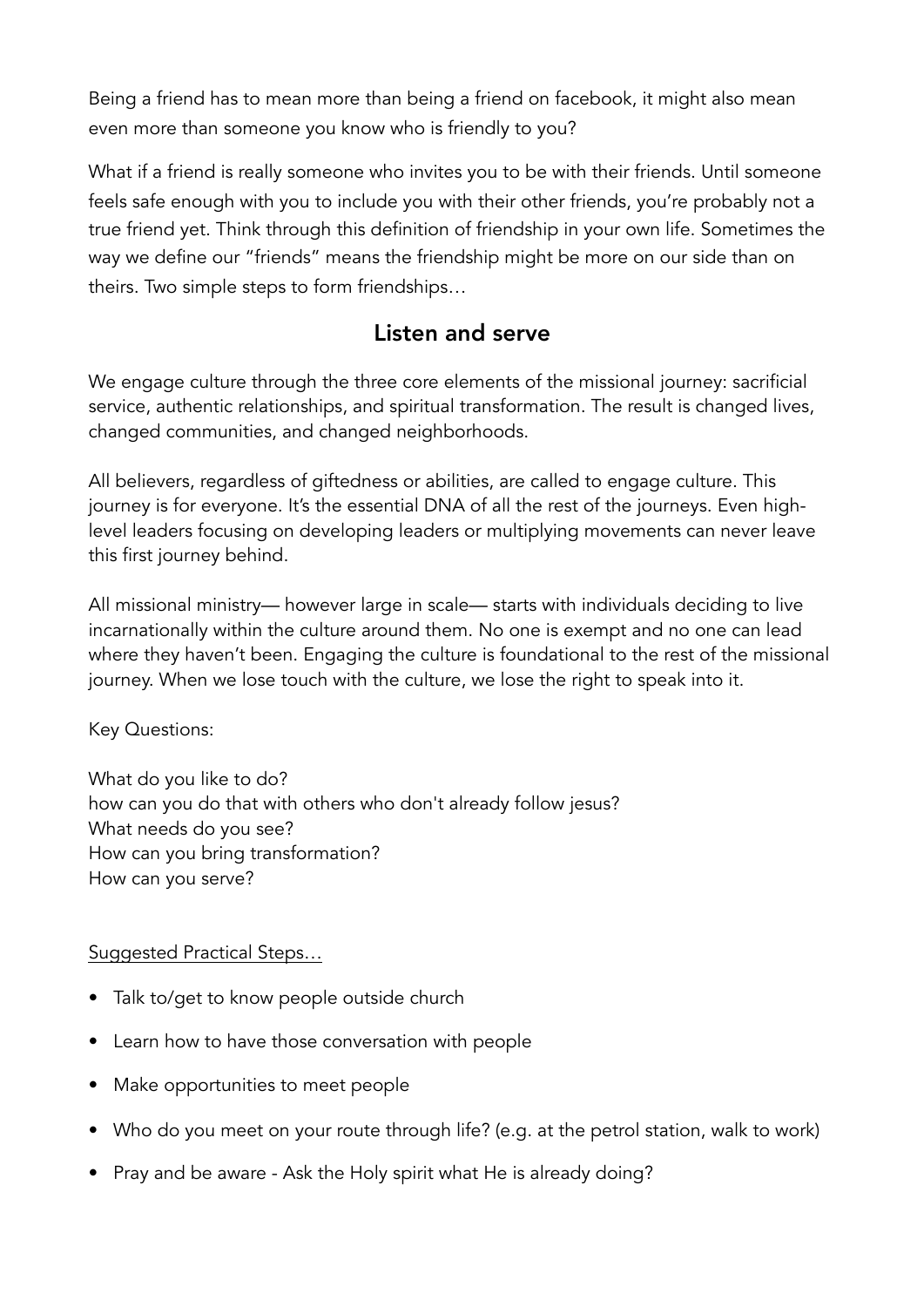- Practice extravagant listening with people
- Ask "How are you doing" more than once…and mean it!
- Volunteer (PTA, governors etc)
- Work out where there is a need and serve
- It's not about doing more!
- Offer to pray for people
- Tell people about Jesus
- Talk about what you are doing at church
- Start a Discovery Group

# 3. FORMGroups

Form missional groups that will intentionally transform communities through sacrificial service, authentic relationships and spiritual formation.

The groups we seek to form could also be described as missional communities. A missional community is a group of people following Jesus together with a commitment to three things we saw in the local church:

- 1. sacrificial service,
- 2. authentic relationship and
- 3. spiritual formation.

Make sure all three are included in your gathering times. For most groups it feels most familiar to focus on just one or two of these areas, but remember—it's not a missional community unless it's hitting all of these areas. You may be wondering what to do when you meet as a missional community. How do you keep from becoming just a small group or Bible study? That's a great question! Read on… and start using some of these ideas in your gatherings. Here are some ideas for each element to get you started, but feel free to get creative:

# Sacrificial serving

You're not just a social gathering; you're on a mission. Remind people of that every time you gather. Spend time talking about sacrificial serving when you gather as a missional community. Ask: What needs do you or others have? How can we meet those needs?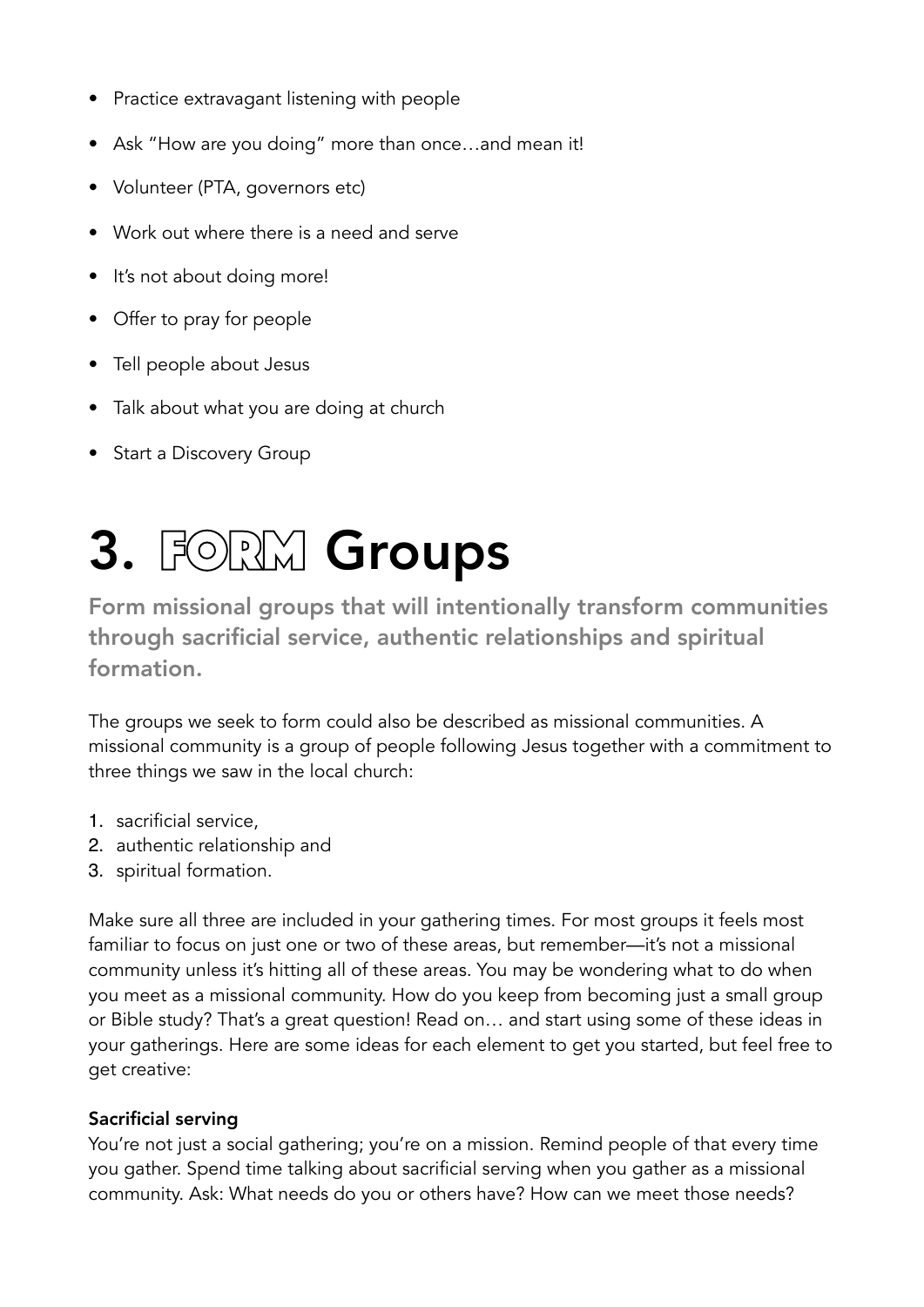Then plan together how you, as a missional community, will take action that week. Encourage one another in the use of spiritual gifts. Do you know the two best ways to discover spiritual gifts? One is to get the perspective of others who know you well. The other is to try different types of service and see how God seems to be working through you.

# Authentic relationship

If you've been in many small groups, you've probably discovered that community for the sake of community doesn't hold up well over time. For community to be authentic, it needs to be about something beyond itself. Remind yourselves of this during your sharing time. In addition to questions like, "How are you doing? How was your week?"

Try going a little deeper. Ask: How did you experience God this week? What opportunities did you have to be the hands and feet of Jesus? Another way to incorporate serving into your missional community is to adopt a school or a specific project in your neighborhood.

As you gather, take time to pray and plan. A regular time to serve a specific group each month will not only keep you outwardly focused; it will also become an important part of your discipleship process. It's also a great way to include others who haven't yet committed to following Jesus.

Sharing experiences, successes, failures—and everything in between—will exponentially increase the level of authenticity in your missional community. As a leader, your transparency and openness will help the entire missional community experience a greater sense of transparency. Don't act like you've got it all together—you don't. Share and support one another.

Pray for one another, and make sure that prayer goes beyond physical problems and needs. Pray for emotional healing, engagement in service, the finding of calling, and forgiveness. Allow your prayers to get real, and to go beyond the surface of life.

# Spiritual transformation

There are lots of ways to focus on spiritual transformation. Certainly, reading scripture together and seeking to understand how to apply it to your lives is a great place to start. Try letting different people facilitate the discussion each week.

Again, Discovery groups are an ideal way of forming groups that intentionally make disciples.

# Key Questions

What is God already doing in this community? How can we bring Kingdom change to this area? Where is their a need in my community?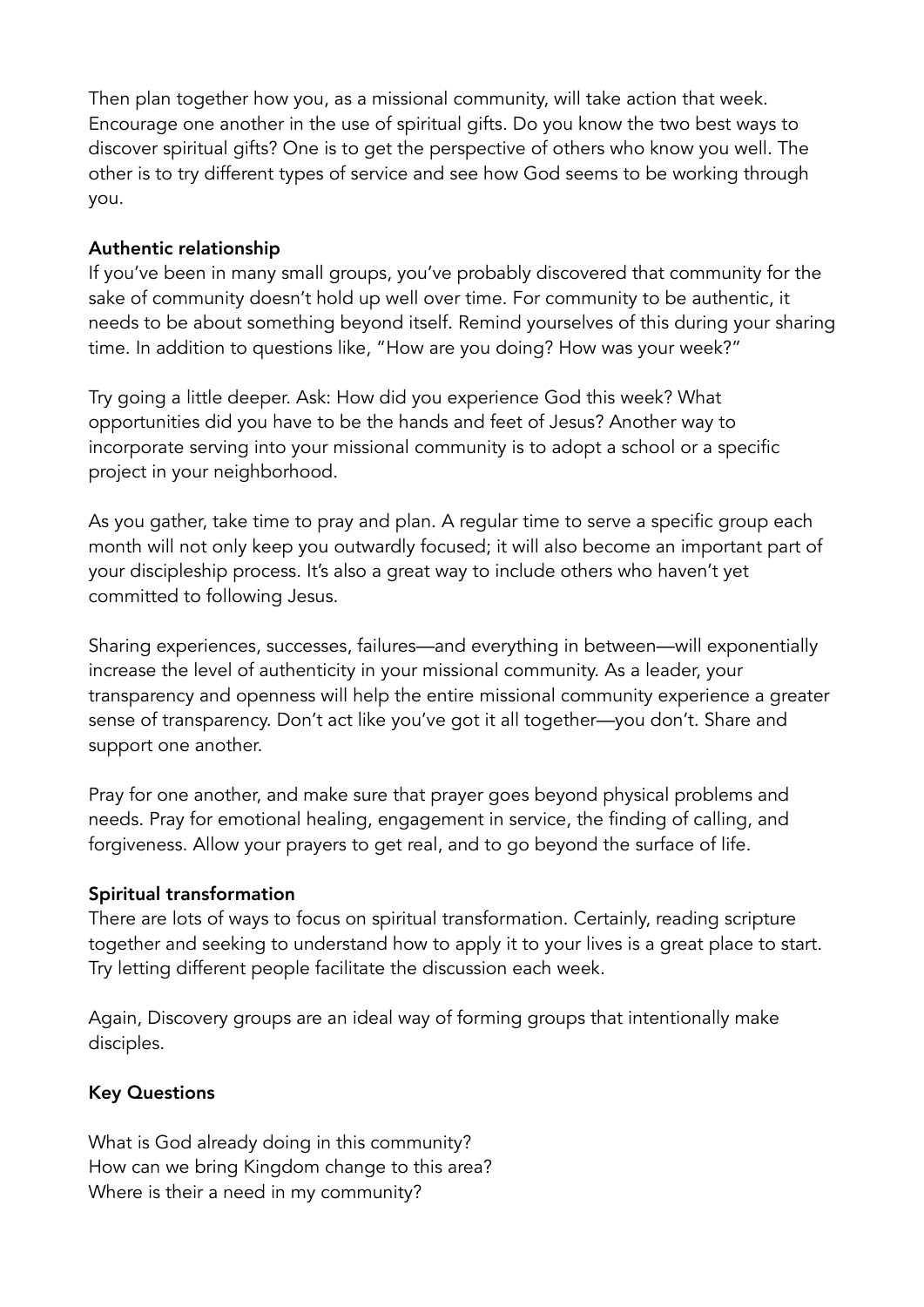Look for a Person of Peace. These are people that have a significant influence in a particular community and who are open to Jesus. Persons of peace are important because they represent the bridge between engaging culture and forming missional communities. They are the bedrock upon which new missional communities are formed.

# Form missional groups

- Identifying a need and inviting others to serve with you
- Ensure the group has a purpose spiritual transformation
- o Look for the opportunities for conversations of faith and to pray with people
- Invite others with the same purpose to join you
- Missional groups can form around
- o Geography, home, work, study
- o Hobby/activity
- o Cause/project
- o E.g. HOTS, Students, CAP, Football

Focus on missional groups as 2+ Coventry Vineyard people gathering together with a common mission purpose – serving, relating and spiritually forming.

Make it reproducible. As you get ready to start missional communities, adopt a reproducible model that others can readily imitate. As you answer these questions, keep the process simple so that it is easily passed on to others.

Start a missional ministry of some kind. There's nothing like stories of faith in action to encourage others to join. If you meet resistance from some within the group, don't let that stop you. Decide on a way to serve sacrificially outside of the group and invite along anyone who wants to join. Others in the group can engage in different kinds of missional activities. There's no rule that everyone has to serve in the same way. Some may serve at the Salvation Army; others may tutor at the neighborhood school. There are hundreds of possibilities, and no one right answer.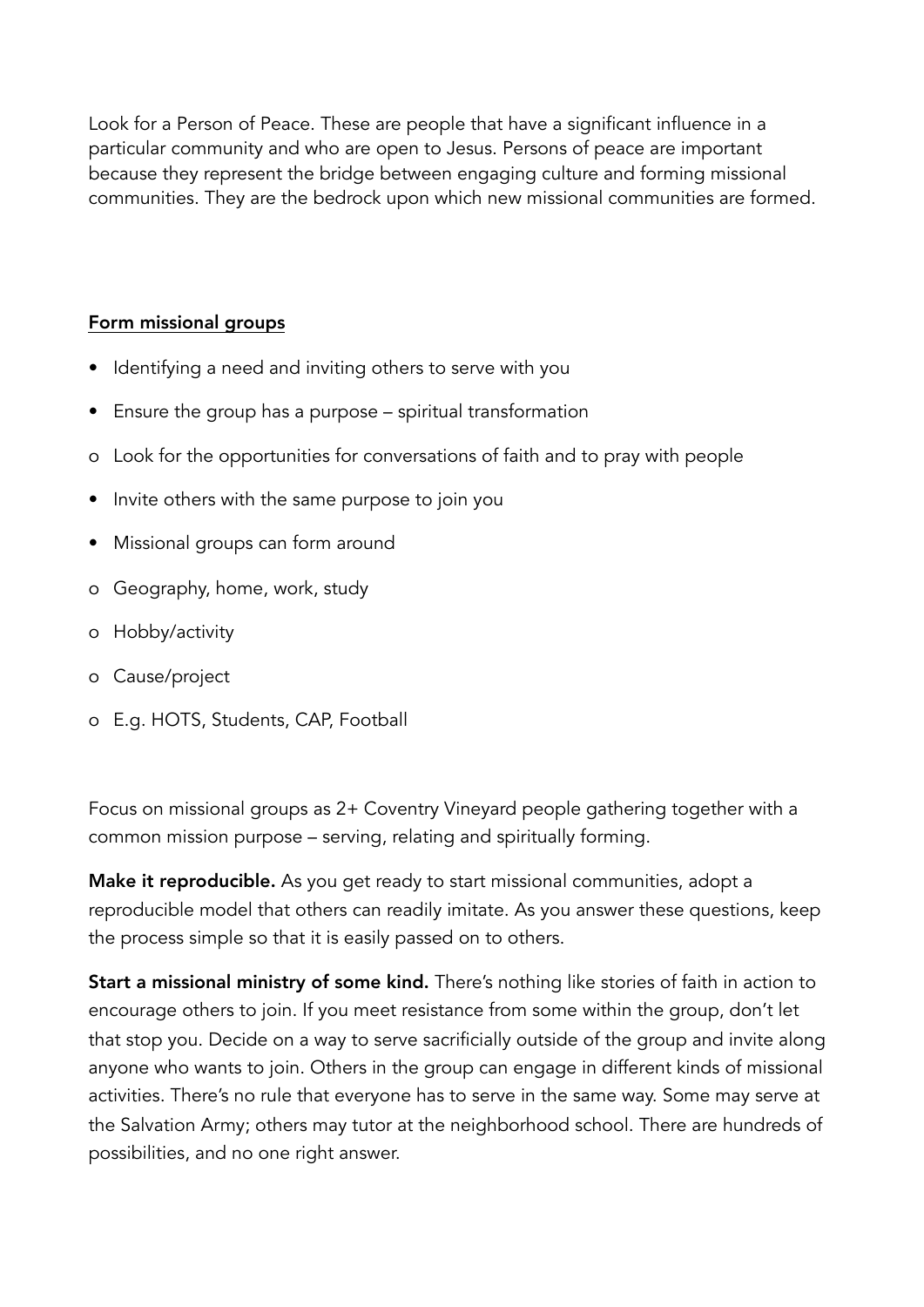Remind each other of God's involvement in your lives and ministries. At the end of the group I'm in, we gather in a circle to pray—holding hands, but facing outward. Our physical posture is a reminder that we are blessed in order to be a blessing to others. We are connected to one another, but serving the world around us.

Create groups-within-a-group. Depending on the size of your missional community, you may need to create smaller breakout groups where deeper and more personal sharing is possible. Groups of four to seven are optimal for holding one another accountable, and for providing more personalized support.

Make disciples. A missional community is a disciple-making community. This is where disciples are made. Members engage not only in their own personal transformation as growing disciples, but also in making new disciples.

Create intentional ways for helping people reach out to those within their spheres of influence. Provide discipleship resources for those who are spiritually responsive. Decide on clear behaviors that indicate what a disciple is and does. Remember that discipleship is not purely a one-on-one activity; groups can disciple as well.

# Discovery groups

Discovery Groups are one tool to aid spiritual growth to do this; as are praying with people , giving words, prophecy, taking about Jesus.

# Discovery Group Format

Opening Question

1) What are you thankful for this week?

# Accountability

- 2) With whom did you share last week?
- 3) How did it go with your "I will's?"

# Bible Discovery

- 4) What does it say? (Retell and read the passage out loud.)
- 5) How would I say that? (Restate or retell in your own words.)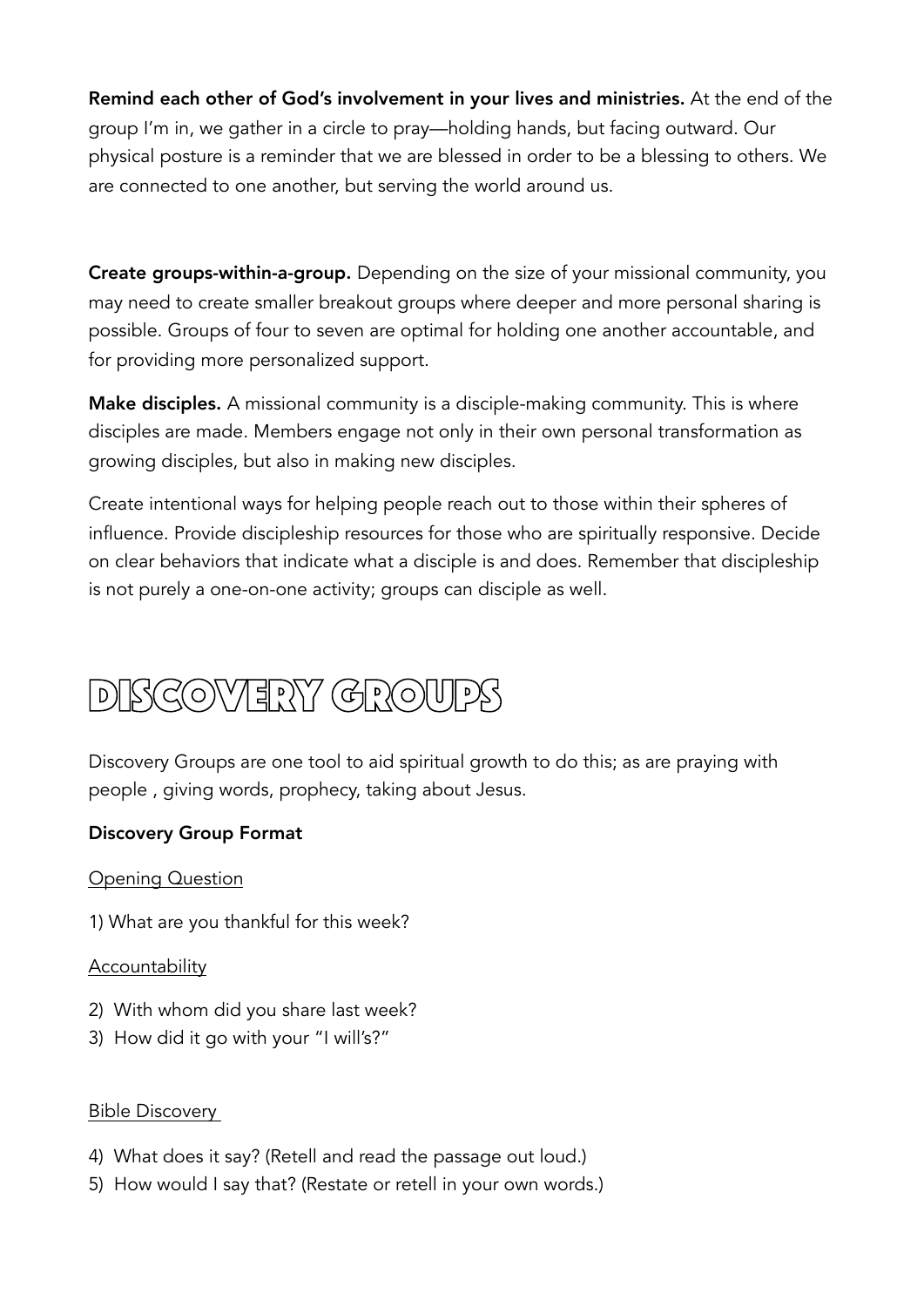6) What must I do to obey what I have learned? "I will..." (Craft a sentence of how you will obey this week, trusting the Spirit to empower you.)

(Questions 7 and 8 if you have time, if not, go to 9.)

- 7) What did you learn about God?
- 8) What did you learn about humanity?

# Share

9) With whom will you share what you learned this week?

Help

10) What is one challenge you are facing this week? Is there some way our group can help?

# 4. FORMLeaders

Build a structure that will develop and multiply leaders who enable others to be formed, build friendships and missional groups

Any missional community—whether it's a house church, small group, or more traditional church—will require organizational sustainability in order to flourish. This means that even something organic—a movement of God—requires that we structure it in order to steward it well.

Often I'm telling church planters not to start worship services until they've started making disciples first. Likewise, Jesus didn't train his disciples to start services to make disciples, but rather to make disciples to start churches.

Consider gathering monthly after you've started three missional communities. This is a great time to celebrate together what God is doing. Consider meeting twice each month after four missional communities are gathering. Resist meeting weekly until at least five missional communities have begun.

When creating a leadership structure there are two main areas:

# 1. People Development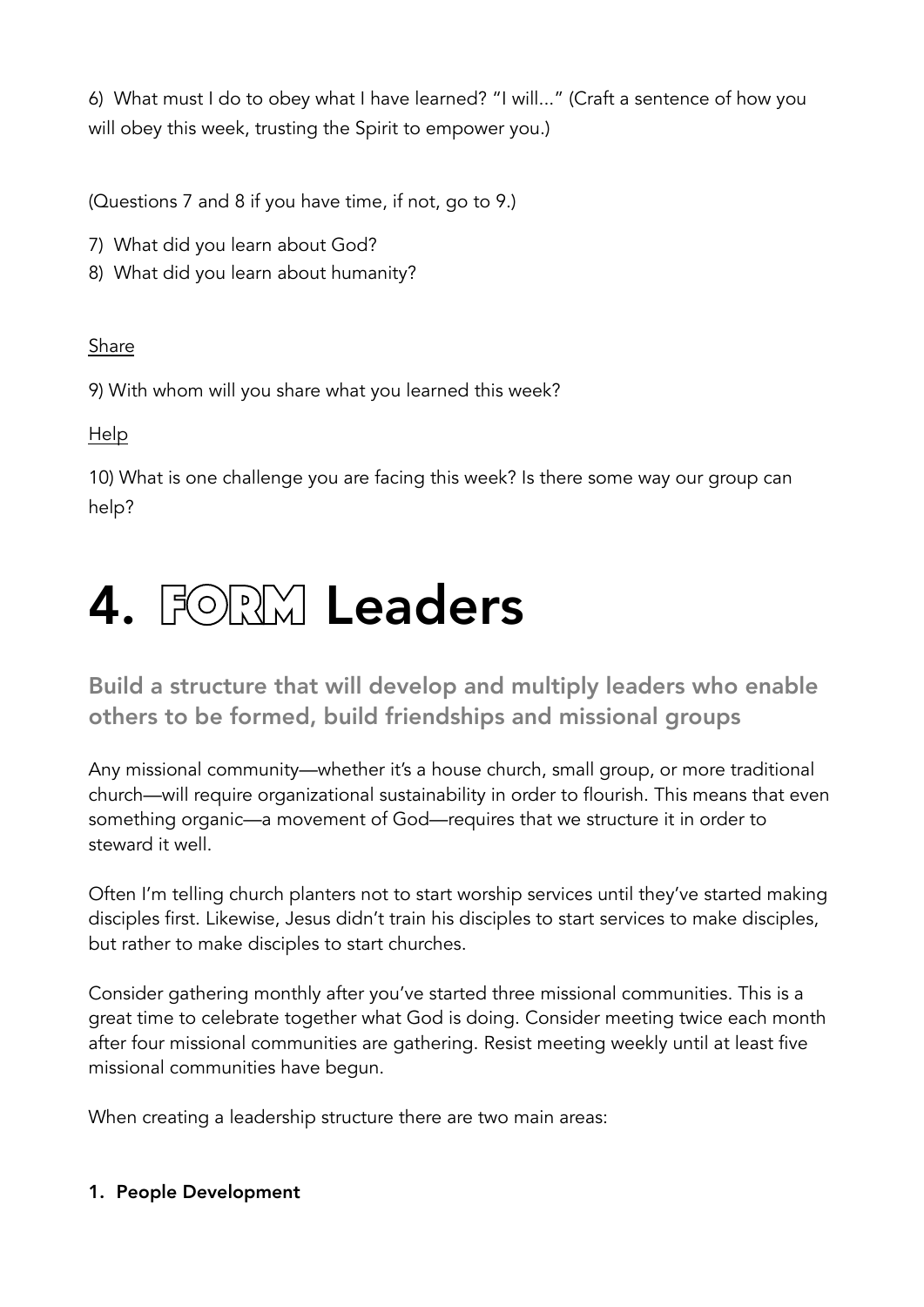Coaching is a relational way to develop leaders and organize local expressions of the church. We're still about authentic relationships, sacrificial service, and spiritual transformation as we make disciples. Coaching is simply a means to those ends. It helps us stay effectively on mission.

The goal of coaching is helping someone succeed. And what is success? It's finding out what God wants us to do and doing it. Given that definition, success will certainly look differently with different people, but all of it will be tied into accomplishing biblical mission.

Helpful preparation questions include: –What insights have I had since our last session? – What challenges and/ or problems am I facing now? –What opportunities are available to me right now? –What do I want to focus on during my coaching session?

# 2. Organisational Development

People development and organizational development are linked: As you coach and develop more leaders, the organization also grows. This reality often creates challenges for leaders; they quickly find that what they've been doing successfully suddenly doesn't work anymore. The senior leader who's been developing other leaders himself or herself now begins running short of time. He or she is no longer able to develop as many leaders as are needed for a growing organization. What works at one stage won't work at the next stage. We need to continue reorganizing as we move from one developmental stage to the next.

We need to know what we're measuring. What constitutes success? Jesus told us to make disciples. So what we measure needs to be an indicator of how disciples live, what they do, etc. We need to regularly reevaluate our organization to determine if it is still functioning in the best way to accomplish the intended purpose.

Build in regular reevaluation time to ask questions like these:

- 1. What are we trying to accomplish? How will we measure that?
- 2. In what ways does each ministry and system connect, in order to accomplish our goals?
- 3. How well do people understand the ministry flow— i.e., how we carry out ministry?
- 4. How are people involved in the process of shaping and fulfilling goals?
- 5. In what ways does the organizational structure facilitate ministry? In what ways does it hinder ministry from being accomplished?

Key Questions:

- How are we mobilizing leaders?
- How are we apprenticing leaders?